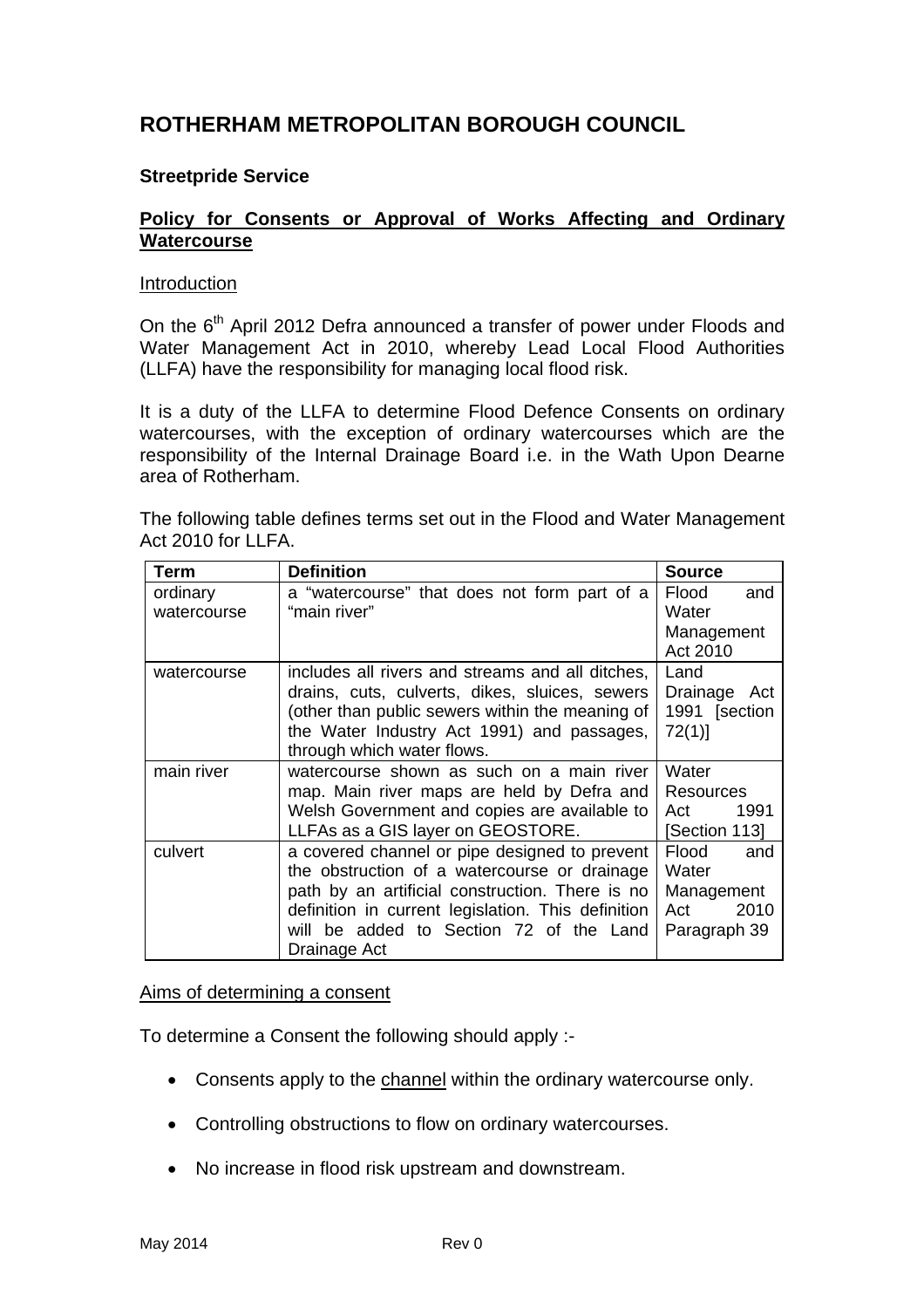- Works are carried out in such a way as to avoid unnecessary environmental damage
- Consents can not be given to retrospective works

### Works that REQUIRE a consent

- Box Culverting, (extension or removal of under Land Drainage Act 1991 Section 23 (1) (b), including trash screens Section 23 (1) (c)
- Culverts within channel (extension or removal of under Land Drainage Act 1991 Section 23 (1) (b)
- Bridge structures or pipe crossing structures within channel (under Land Drainage Act 1991Section 23 1(a) if placed on bed and under Section 23 (1)(b) if above bed)
- Weirs and Dam like obstructions, this could include temporary works (under Land Drainage Act 1991 Section 23 1(a)
- If the structure is "likely" to impede the flow of a watercourse
- Temporary works may require consent, e.g. scaffolding, a dam, overpumping, or significant in-channel works

It is important to note that the proposed consent may require other permissions such as environmental or ecological permission, SSI sites, heritage site, IDB, Environment Agency for water quality or pollution issues etc.

Consent does not give right to go on third party land, or cause environmental harm.

Works that would normally NOT REQUIRE a consent but may require Written Approval from the LLFA

- Bank protection works (under Land Drainage Act 1991, Temporary works may require consent).
- Pipe Crossings below or above channel (under Land Drainage Act 1991 as it does not affect the watercourse – Potential temporary works consent)
- Outfalls (under Land Drainage Act 1991 as it will not act like a dam/weir or like obstruction)
- Clear span bridges (under Land Drainage Act 1991 as does not interfere with flow).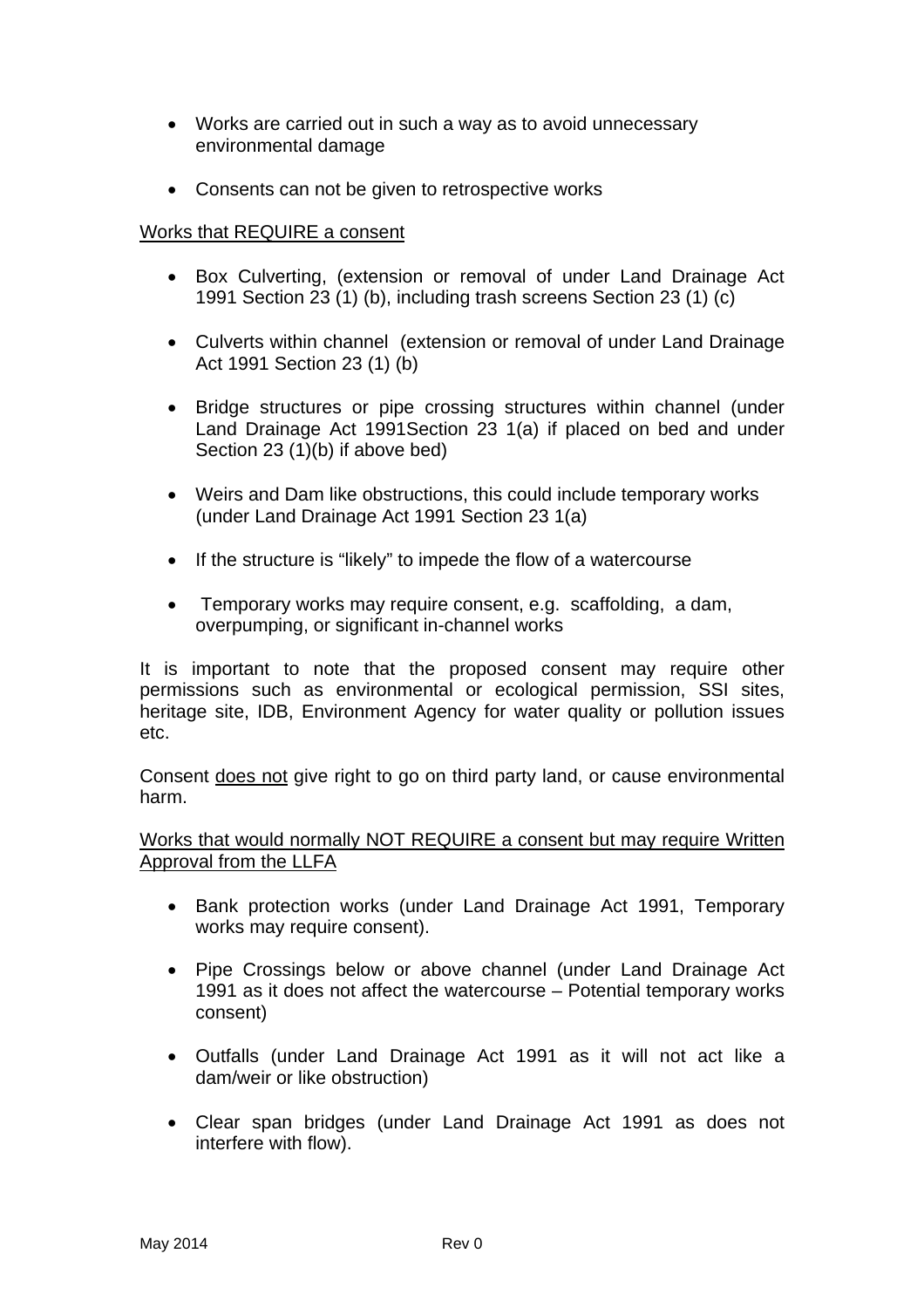Routine maintenance of ordinary watercourses should not normally require consent, e.g. tree works, removing debris, but may require written permission from the LLFA.

For all consents or written approvals, consideration should be given to future maintenance and where necessary works should be designed to allow for extreme storm events and climate change.

#### Consent Process

The consent process is normally carried out in four stages and is detailed in Appendix A and Appendix B.

All Consents or written approval for all works affecting an ordinary watercourse are entered onto the LLFA Register for record purposes.

#### **Objectives**

It is a duty of the LLFA to provide adequate surface water management within its catchment area. The main aims for works on ordinary watercourse are to provide maintenance of the watercourse, protect the environment, prevent damage to the channel and embankments and to ensure that all flows are not being impeded.

It is essential that all consents and approval are adequately recorded in the LLFA register and are in strict compliance with the Floods and Water Management Act 2010.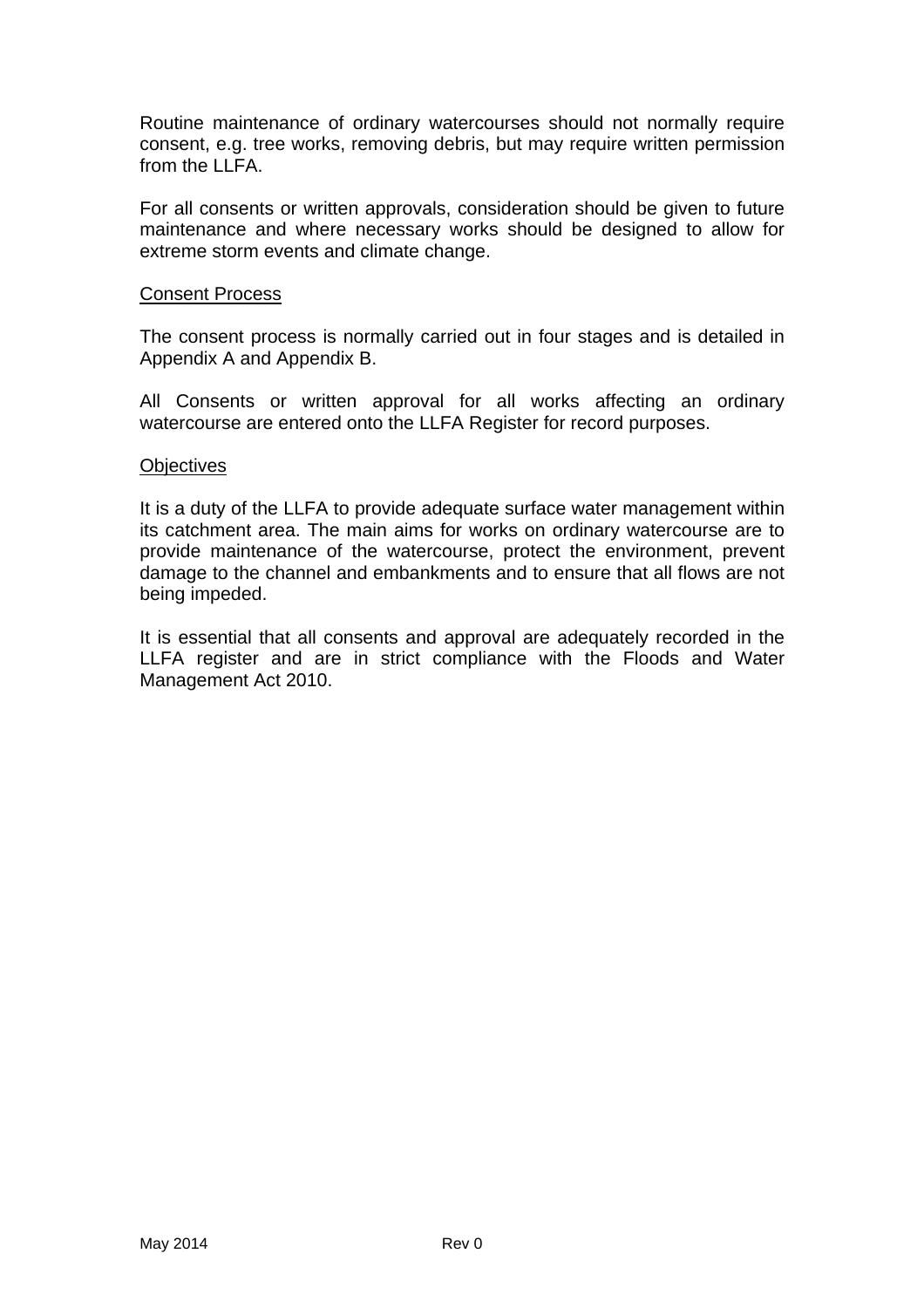# **APPENDIX A**

### **Consent Process**

The consent process is normally carried out in four stages. Guidance on each stage is provided as follows:

- 1. Pre-application
	- It is normally better to encourage applicants to undertake works in such a way that a consent is not required
	- A clear span bridge is better than a culvert
	- Scaffolding outside of the channel is better than within the channel
	- Directional drilling is less disruptive to a watercourse than an open cut trench
- 2. Determination

When determining a consent the following should apply :-

- TWO MONTHS from the date of receiving the application, or on receipt of a fee, whichever is later
- Consultation with other relevant internal functions, particularly ecology
- Conditions can be included, but must be relevant and linked to the "timing and manner" of the works
- Always condition the time for works to be completed (e.g. 36 months maximum)
- Consent can either be granted or refused, there is no mechanism for an extension. If consent is not determined within 2 months, then it is automatically granted
- Need for decision making audit trail (e.g. for ombudsman purposes, appeals and challenges)

There are TWO types of refusal based on :-

- Insufficient information
- Design and manner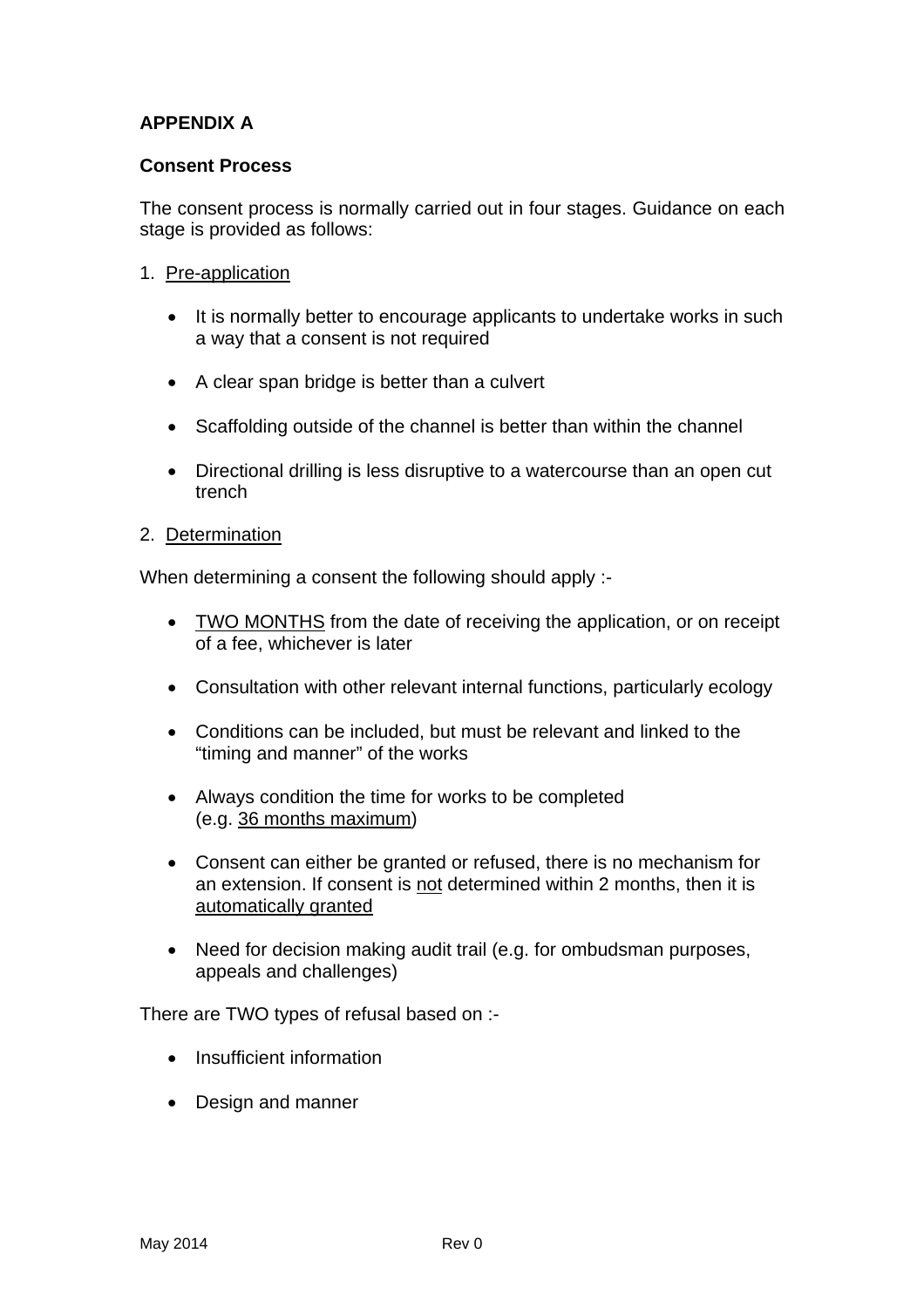### 3. Design Guidance

Before any consent within a watercourse is considered the works must be designed and carried out to an approved standard. The following documents provide the necessary information and should be considered at the consent stage:

- CIRIA design manual for culverts
- EA/DEFRA guidance on trash screens
- EA can provide general information on most types of structures, such as pipe crossings, bridges, weirs and bank protection (EA Fluvial Design Guide – on-line)

Examples of work within a watercourse which WOULD require consent are as follows:



a. Weirs or Dams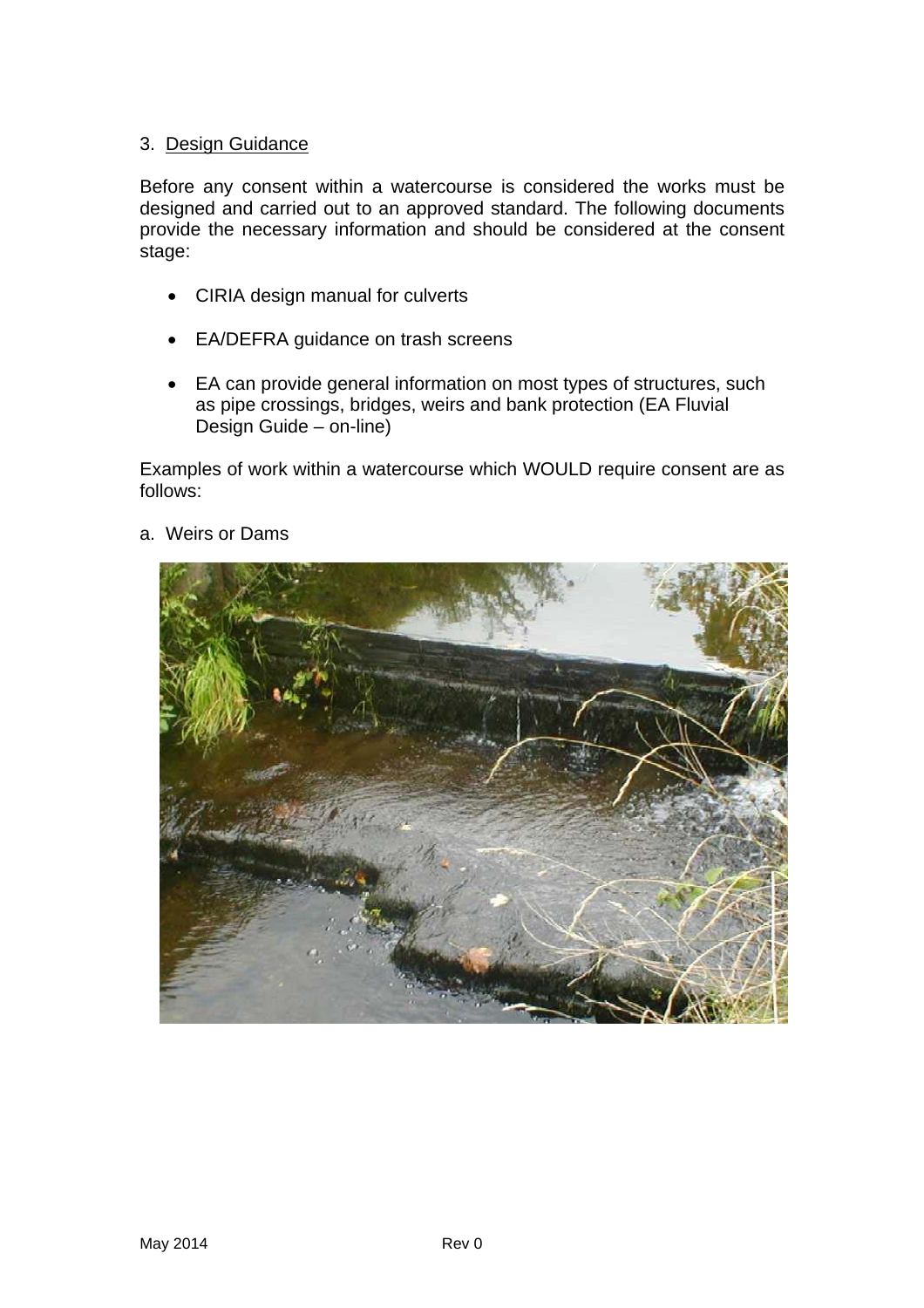# b. Culverts



c. Trash Screens or Grids

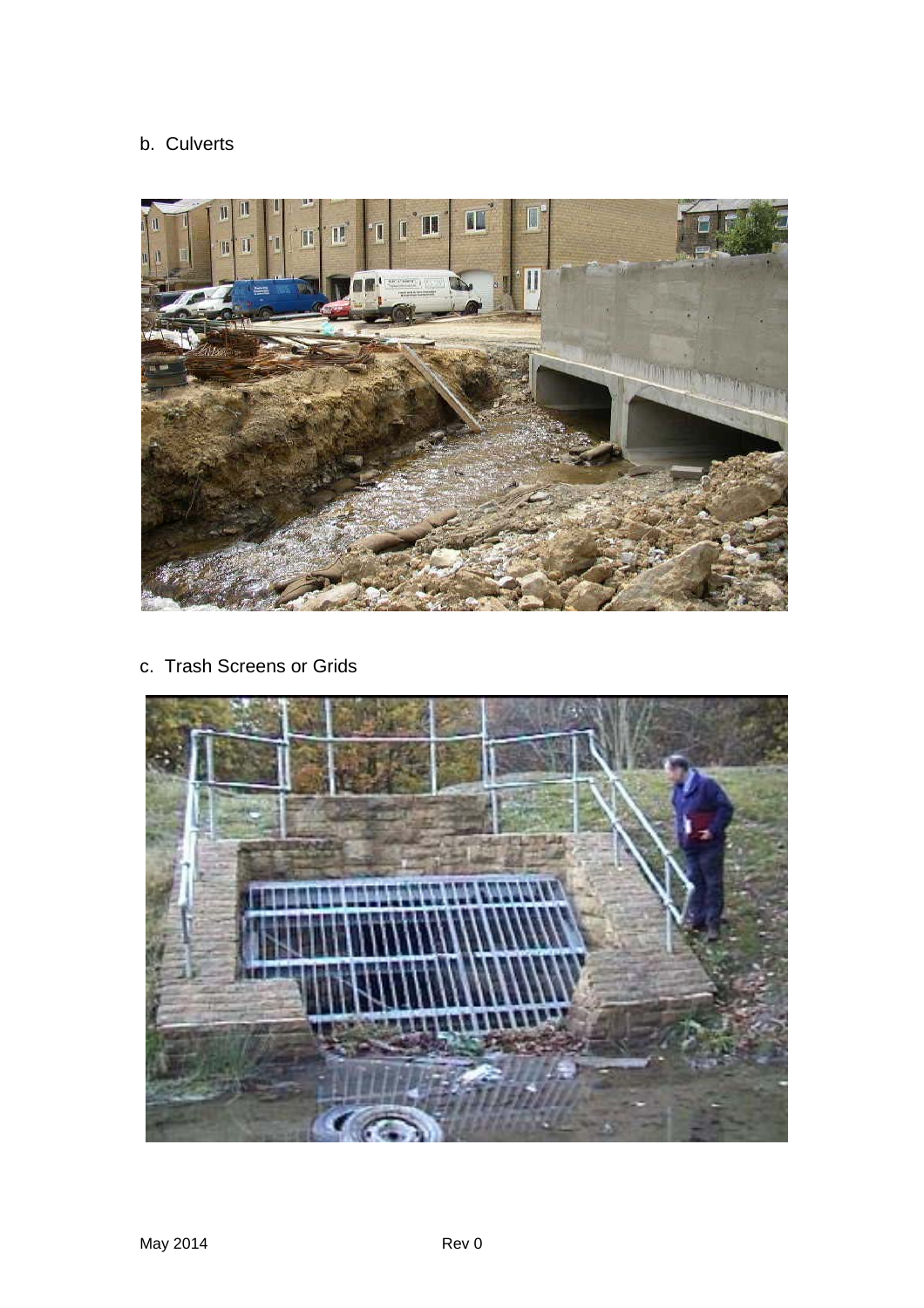### d. Highway Works or Culverts



#### 4. Appeals

Appeals are the 'last option' and should be avoided if possible. If the situation reaches the Appeal Stage then it will be necessary to provide and evidence all records, documentation, reasoning for refusing a consent. In extreme situations LLFA representatives may be required to attend a Court hearing, therefore ALWAYS seek Legal advice.

The following guidance should apply in all cases:-

- Try to resolve issues in the first instance
- If it goes to Arbitration, both parties agree an arbitrator
- An Arbitrator will look at whether consent has been unreasonably held
- Seek legal advice

### **Compliance**

To comply with the requirements of the consents the following actions should be carried out :-

A record should be kept of consents which have been determined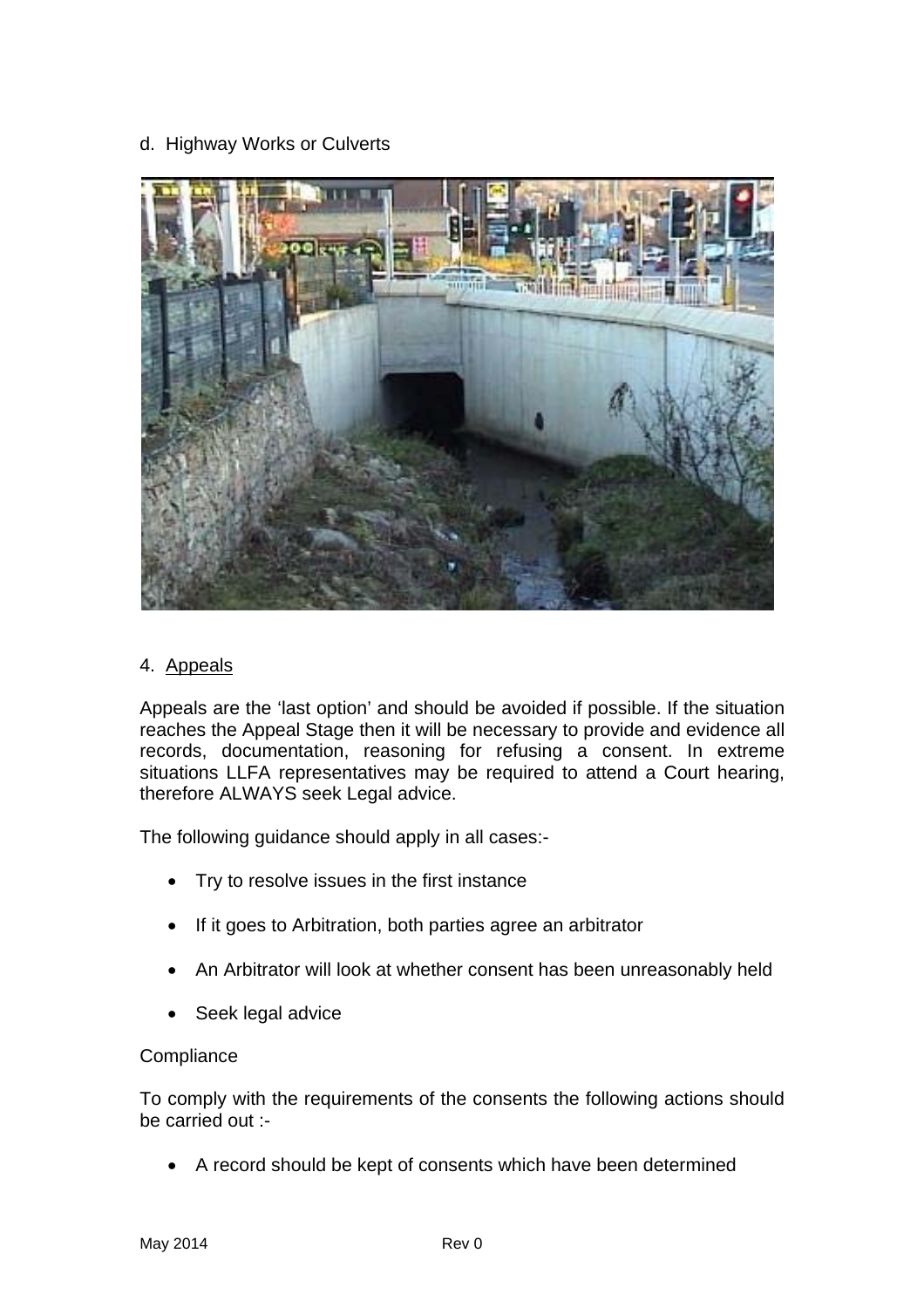- Details of when works have commenced and completed should be kept
- Compliance checking of completed works should be undertaken, particularly high risk applications
- Recommend a data retention process, i.e. GIS, hard copies, electronic copies

### Enforcement

The Land Drainage Act 1991 provides the LLFA with enforcement powers which are provided to ensure that the flows within the watercourse are not impeded. All enforcement actions taken by the LLFA will be against the riparian owner (or landowner) for failure to maintain the flows within a watercourse or for works carried out which causes the flows to be impeded.

The following is for guidance purposes:-

- Enforcement action is used to rectify unlawful or potentially damaging works, using risk based approach
- It is recommended that the following Enforcement Actions are taken:
	- a) Site visits and face to face meetings
	- b) Sending advisory
	- c) Sending warning letters
	- d) Serving notice under the relevant Section of the LDA enforce, prohibit or carry out works
	- e) Prosecution and reclaiming costs of prosecution
	- f) Remedial action plus recharge of costs of remedial action

NB – Serving Notices and Prosecution should be the last option, avoid this course of action if possible)

 Planning Enforcement action can be taken by the Planning Officer if the applicant is in breach of Planning Conditions

#### Enforcement Powers

The following Sections of the Land Drainage Act 1991 apply to enforcement powers which are as follows:-

#### Section 24 of the Land Drainage Act 1991

Works which have been undertaken without consent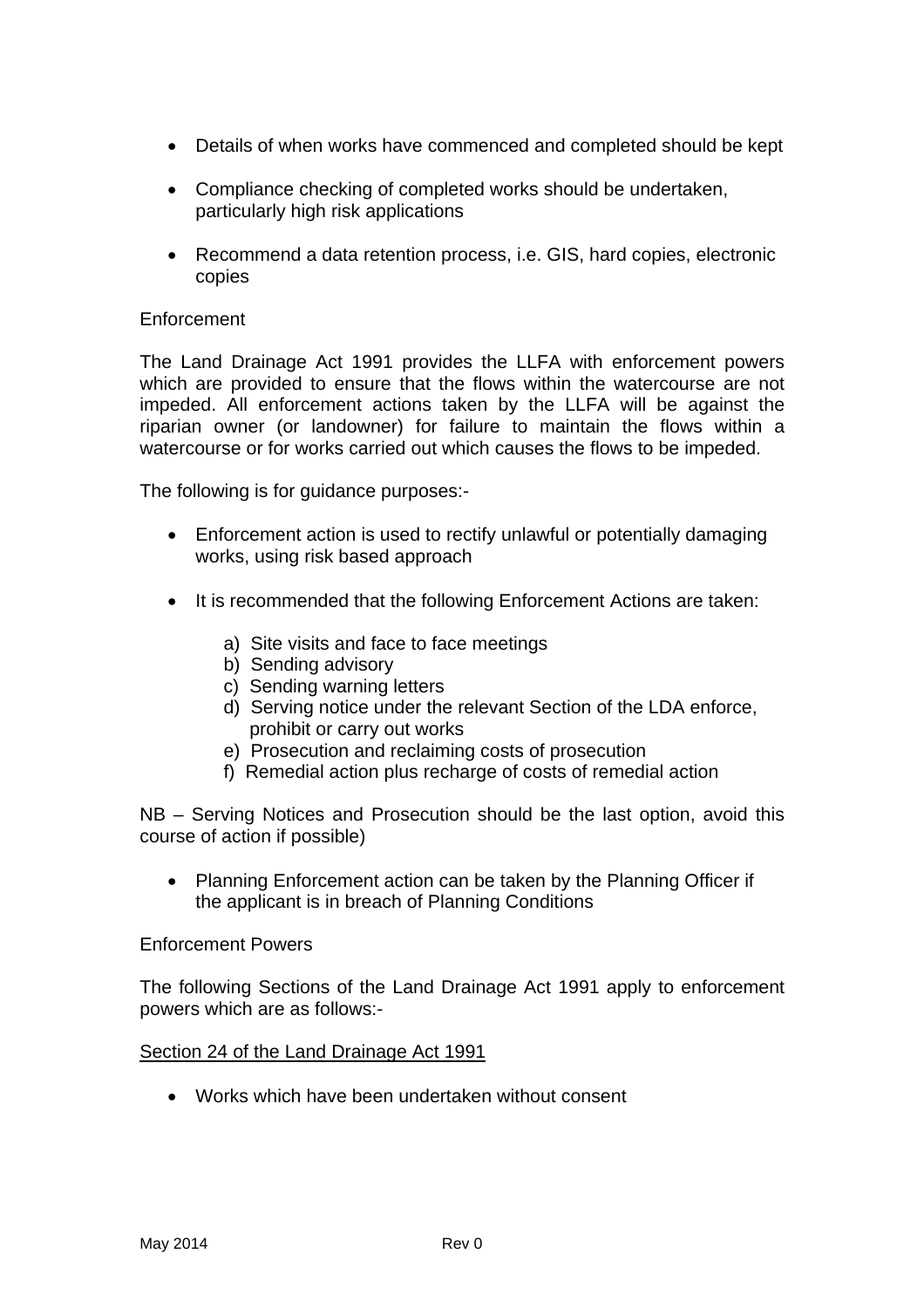## Section 25 Land Drainage Act 1991

- Where an ordinary watercourse is in such a condition that the proper flow of water is impeded
- Powers to serve notice so that the condition of the watercourse is remediated

NB – Section 23 of the Land Drainage Act 1991 is NOT an enforcement action. Section 23 relates to consents only.

### Ordinary Watercourse Enforcement Activities

The table below outlines the typical steps in an ordinary watercourse enforcement case. The individual circumstances of each case, both legal and factual, will inform and determine which step in the enforcement process is applicable at any one time.

| <b>Activity</b>                                              | <b>Description</b>                                                                                                                                                                                                                                        | <b>Suggested Action</b>                                                                                                                                                                                                                                                                                                                                                                                                                             |
|--------------------------------------------------------------|-----------------------------------------------------------------------------------------------------------------------------------------------------------------------------------------------------------------------------------------------------------|-----------------------------------------------------------------------------------------------------------------------------------------------------------------------------------------------------------------------------------------------------------------------------------------------------------------------------------------------------------------------------------------------------------------------------------------------------|
| Legislation                                                  | Land<br>Drainage Act<br>The<br>1991,<br>as<br>Flood<br>amended<br>by<br>the<br>and<br>Water<br>2010,<br>underpins<br>Management<br>Act<br>regulation of ordinary watercourses.                                                                            | Land Drainage<br>Act<br><u> 1991 - </u><br>(particularly<br>section 23) and <b>Flood</b><br>and<br>Water<br><b>Management</b><br>Act<br>2010 (principally<br>32<br>paragraph<br>οf<br>schedule 2).                                                                                                                                                                                                                                                  |
| Training prior<br>carrying<br>to<br>out<br>enforcement       | Persons undertaking an enforcement role<br>should be trained and authorised in<br>writing to do so. This will ensure that the<br>required enforcement tasks are carried<br>out safely and legally and that they have<br>the right to lawfully enter land. | Receive training and<br>ensure<br>necessary<br>authorisations<br>in.<br>place<br>prior<br>to<br>undertaking<br>enforcement work.                                                                                                                                                                                                                                                                                                                    |
| Establish<br>if<br>offence<br>an<br>has<br>been<br>committed | A report or visual inspection of an asset<br>may identify a problem which could be<br>deemed an enforcement case.                                                                                                                                         | Keep a record of any<br>enforcement<br>action<br>taken including<br>all<br>relevant<br>correspondence and<br>telephone calls.<br>- Seek advice from<br>other colleagues or<br>stakeholders with an<br>interest in the case;<br>whether<br>Assess<br>consent has or may<br>have been issued for<br>problem;<br>Collect<br>further<br>information e.g. initial<br>visit<br>site<br>to<br>understand<br>issues<br>involved and<br>extent<br>of damage. |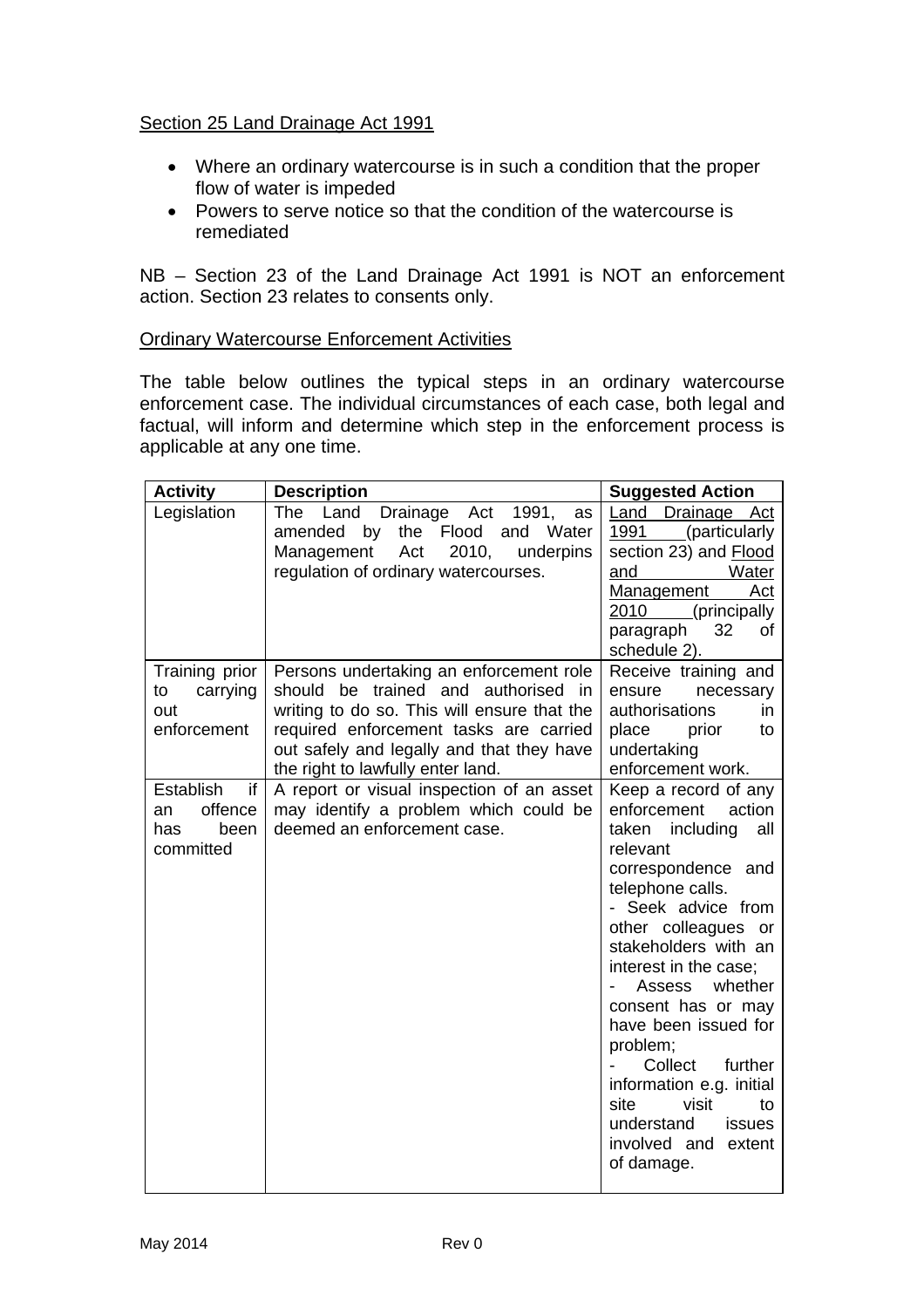| Classify risk<br>decide<br>and<br>appropriate<br>response | Carry out an initial assessment on<br>whether the issue could cause a risk to<br>life and property. Consider:<br>- criticality of location (e.g. proximity to<br>critical assets e.g. culverts);<br>- visible extent of damage to any assets<br>or any water escape;<br>- potential consequence of a failure<br>- forecast weather conditions | lf<br>damage<br>is<br>considered<br>high<br>risk<br>consider<br>compiling<br>a<br>recommendations<br>The<br>final<br>record.<br>version forms part of<br>file.<br>any<br>case<br>for<br>Prepare<br>undertaking<br>site<br>specific enforcement<br>action.<br>lf<br>damage<br>is<br>considered low risk<br>consider sending<br>a<br>warning<br>letter<br>with<br>future monitoring to<br>measure change. |
|-----------------------------------------------------------|-----------------------------------------------------------------------------------------------------------------------------------------------------------------------------------------------------------------------------------------------------------------------------------------------------------------------------------------------|---------------------------------------------------------------------------------------------------------------------------------------------------------------------------------------------------------------------------------------------------------------------------------------------------------------------------------------------------------------------------------------------------------|
| Investigate<br>and<br>gather<br>evidence                  | Evidence is collected for a case.                                                                                                                                                                                                                                                                                                             | Consider<br>requirements<br>for<br>setting<br>up<br>an<br>investigation,<br>collecting<br>evidence<br>and bringing a matter<br>before<br>the<br>courts,<br>including preparation<br>of a case file.                                                                                                                                                                                                     |
| Choose<br>and<br>apply<br>response<br>to<br>offence       | If you intend to issue a letter or legal<br>notice you should give:<br>- written explanation of problem;<br>- outline of what needs to be done and by<br>when.<br>Where time permits, aim to serve a notice<br>to give the offender an opportunity to<br>rectify the problem without needing to go<br>to court.                               | Consider<br>issuing<br>appropriate Notice or<br>letter.<br>! Important cases for<br>prosecution must be<br>within<br>presented<br>- 6<br>months of the Notice<br>lapsing. Within this<br>you<br>period<br>must<br>leave sufficient time<br>to prepare a case. A<br>delay could lead to a<br>situation where<br>no<br>prosecution can<br>be<br>commenced.                                                |
| Review                                                    | Ongoing<br>monitoring<br>and<br>review<br>is.<br>feedback to<br>important<br>inform<br>future<br>and work<br>effectively<br>approach<br>with<br>customers.                                                                                                                                                                                    | Consider<br>raising<br>public awareness by:<br>- door to door visits;<br>- letter and booklet<br>drops;<br>- speaking to Parish<br>Councils<br>other<br>or<br>community groups.                                                                                                                                                                                                                         |